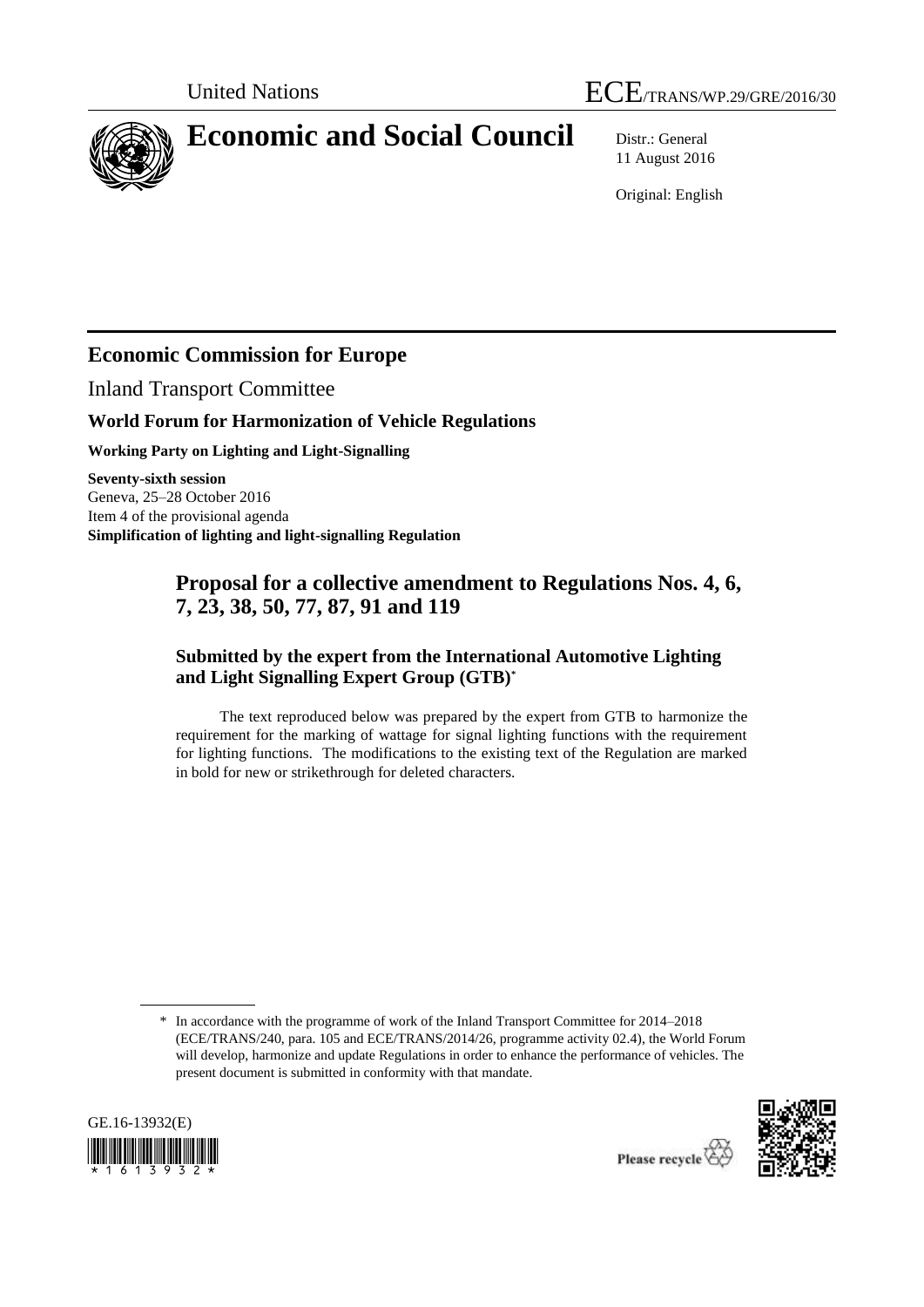#### **I. Proposal**

#### **A. Supplement 18 to the 00 series of amendments to Regulation No. 4 (Illumination of rear registration plates)**

*Paragraph 3.3.,* amend to read:

"3.3. In the case of lamps with non-replaceable light sources or light source module(s), the marking of rated voltage of **or** the range of voltage, and the rated wattage;"

*Paragraph 3.5.3.,* amend to read:

"3.5.3. The marking of the rated voltage and rated wattage."

#### **B. Supplement 27 to the 01 series of amendments to Regulation No. 6 (Direction indicators)**

*Paragraph 3.4.,* amend to read:

"3.4. In **the** case of lamps with an electronic light source control gear or a variable intensity control and/or non-replaceable light sources and/or light source module(s), bear the marking of the rated voltage or range of voltage and rated maximum wattage."

*Paragraph 3.5.3.,* amend to read:

"3.5.3. The marking of the rated voltage or range of voltage and rated maximum wattage."

#### **C. Supplement 26 to the 02 series of amendments to Regulation No. 7 (Position, stop and end-outline lamps)**

*Paragraph 3.4.,* amend to read:

"3.4. In the case of lamps with an electronic light source control gear or a variable intensity control and/or non-replaceable light sources and/or light source module(s), must **shall** bear the marking of the rated voltage or range of voltage and rated maximum wattage;"

*Paragraph 3.6.3.,* amend to read:

"3.6.3. The marking of the rated voltage or range of voltage and rated maximum wattage."

#### **D. Supplement 21 to the 00 series of amendments to Regulation No. 23 (Reversing lamps)**

*Paragraph 3.5.,* amend to read:

"3.5. In the case of lamps with non-replaceable light sources or light source module(s), bear the marking of rated voltage or the range of voltage and the rated wattage;"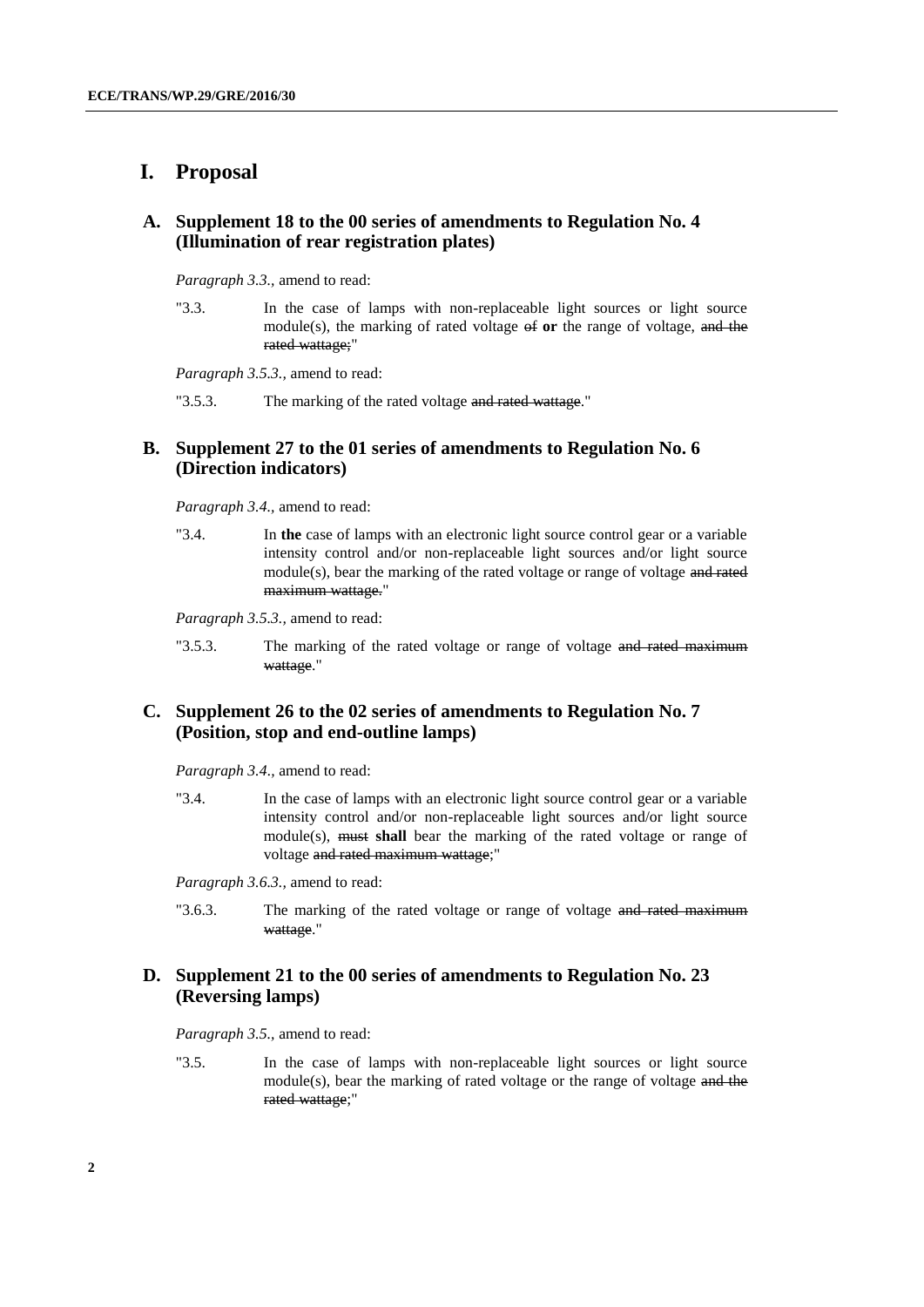*Paragraph 3.6.3.,* amend to read:

"3.6.3. The marking of the rated voltage and rated wattage."

#### **E. Supplement 18 to the 00 series of amendments to Regulation No. 38 (Rear fog lamps)**

*Paragraph 3.4.,* amend to read:

"3.4. In the case of lamps with an electronic light source control gear or a variable intensity control and/or non-replaceable light sources and/or light source module(s), bear the marking of the rated voltage or range of voltage and rated maximum wattage."

*Paragraph 3.5.3.,* amend to read:

"3.5.3. The marking of the rated voltage or range of voltage and rated maximum wattage."

#### **F. Supplement 19 to the 00 series of amendments to Regulation No. 50 (Position, stop, direction indicator lamps for mopeds and motorcycles)**

*Paragraph 4.3.,* amend to read:

"4.3. Lamps with non-replaceable light sources or light source module(s) shall bear the marking of rated voltage or the range of voltages, and the rated wattage."

*Paragraph 4.4.3.,* amend to read:

"4.4.3. The marking of the rated voltage or range of voltage and rated wattage."

#### **G. Supplement 17 to the 00 series of amendments to Regulation No.77 (Parking lamps)**

*Paragraph 4.1.3.,* amend to read:

"4.1.3. In the case of lamps with non-replaceable light sources or light source module(s), the marking of rated voltage or the range of voltages, and the rated wattage."

*Paragraph 4.3.3.,* amend to read:

"4.3.3. The marking of the rated voltage and rated wattage."

#### **H. Supplement 19 to the 00 series of amendments to Regulation No. 87 (Daytime running lamps)**

*Paragraph 4.3.,* amend to read:

"4.3. In the case of lamps with an electronic light source control gear and/or non replaceable light sources and/or light source module(s), bear the marking of the rated voltage or range of voltage and rated maximum wattage."

*Paragraph 4.5.3.,* amend to read:

"4.5.3. The marking of the rated voltage and rated wattage."